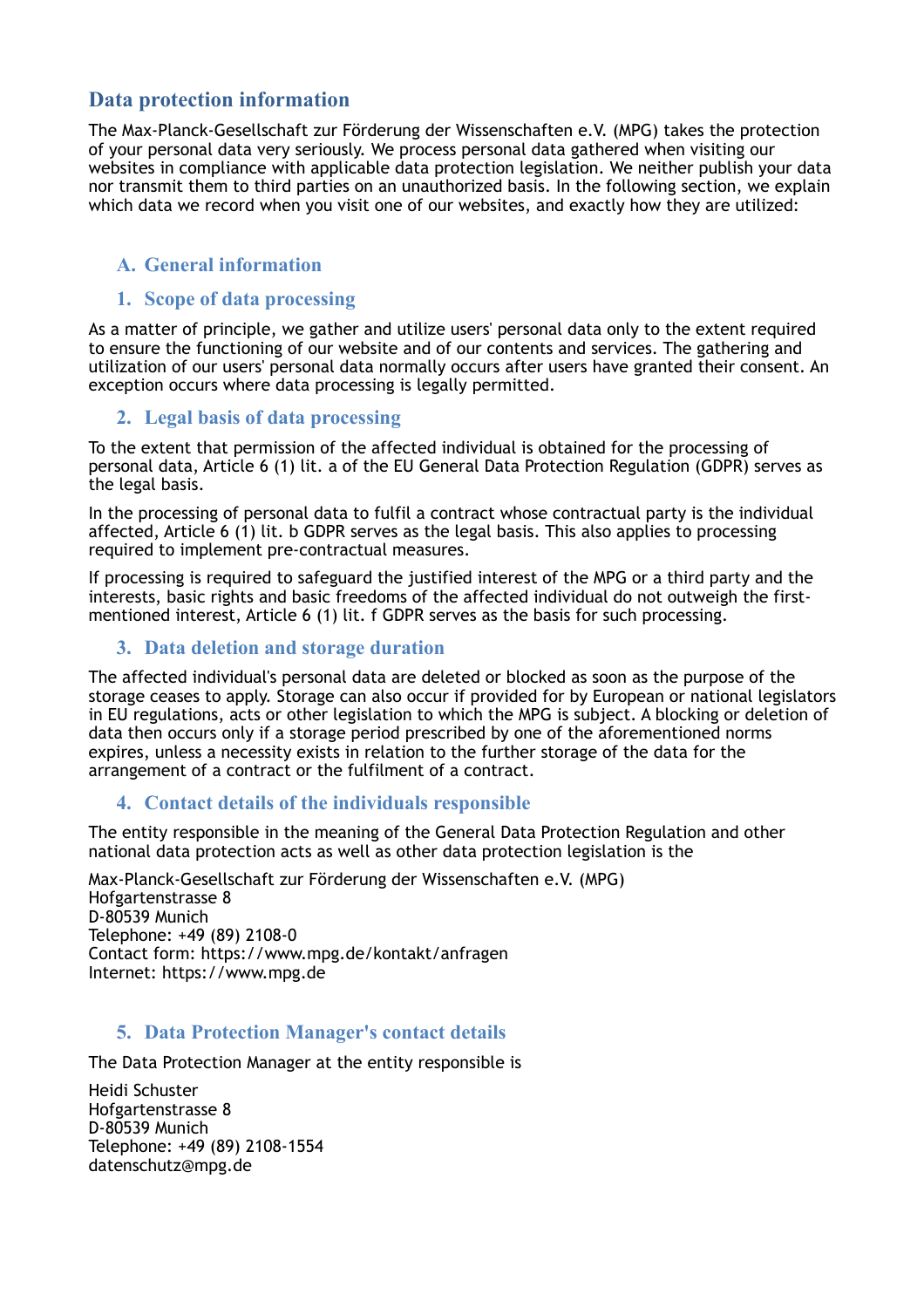### **B. Provision of the website and creation of log files**

Each time you visit our website, our service and applications automatically record data and information from the computer system of the visiting computer.

The following data are gathered temporarily:

- Your IP address
- Date and time of your access to the website
- Address of the page visited
- Address of the previously visited website (*referrer*)
- Name and version of your browser/operating system (if transmitted)

These data are stored in our systems' log files. These data are not stored together with the user's other personal data.

The legal basis for the temporary saving of data and log files is Article 6 (1) lit. f GDPR. Storage occurs in log files in order to ensure the website's functionality. The data also help us optimize the websites, eliminate malfunctions and ensure our IT system security. Our justified interest in data processing pursuant to Article 6 (1) lit. f GDPR also lies in such purposes.

The recording of data for the provision of the website and the storage of data in log files is essential to operate the website. As a consequence, users do not have an option to revoke such data recording.

# **C. Utilization of cookies**

Our website utilizes cookies. Cookies are text files stored in the Internet browser or by the Internet browser on the user's computer system. If a user visits a website, a cookie can be stored on the user's operating system. This cookie contains a sequence of characters enabling the browser to be clearly identified when visiting the website again.

We deploy cookies to make our website more user-friendly. Some elements of our website also technically require the identification of the visiting browser after a change of page. The following data are saved and transmitted in the cookies:

• Session data (click path, pages visited, current language, and, where relevant, error messages for forms

Cookies are deleted when the session is closed.

The legal basis for personal data processing while utilizing cookies is Article 6 (1) lit. f GDPR. The purpose of utilizing technically necessary cookies is to simplify the utilization of websites for users. Some of our website's functions cannot be offered without the utilization of cookies. For these, it is necessary that the browser can also be re-identified following a change of page. We require cookies for the following applications:

- Transferring the browser's language setting: automatic selection of the homepage and spelling
- Noting of form data entered: terms and entries in the contact form utilized in searches within the website (section **F**)

User data gathered by technically necessary cookies are not utilized to prepare user profiles. Our justified interest in personal data processing pursuant to Article 6 (1) lit. f GDPR also lies in such purposes.

Cookies are stored on the user's computer, which transmits them to our site. For this reason, you, as the user, also have full control over the utilization of cookies. You can deactivate or restrict the transmission of cookies through changing your Internet browser settings. Cookies that have already been saved can be deleted at any time. This can also occur automatically. If cookies for our website are deactivated, you may find not all of the website's functions can continue to be utilized in full.